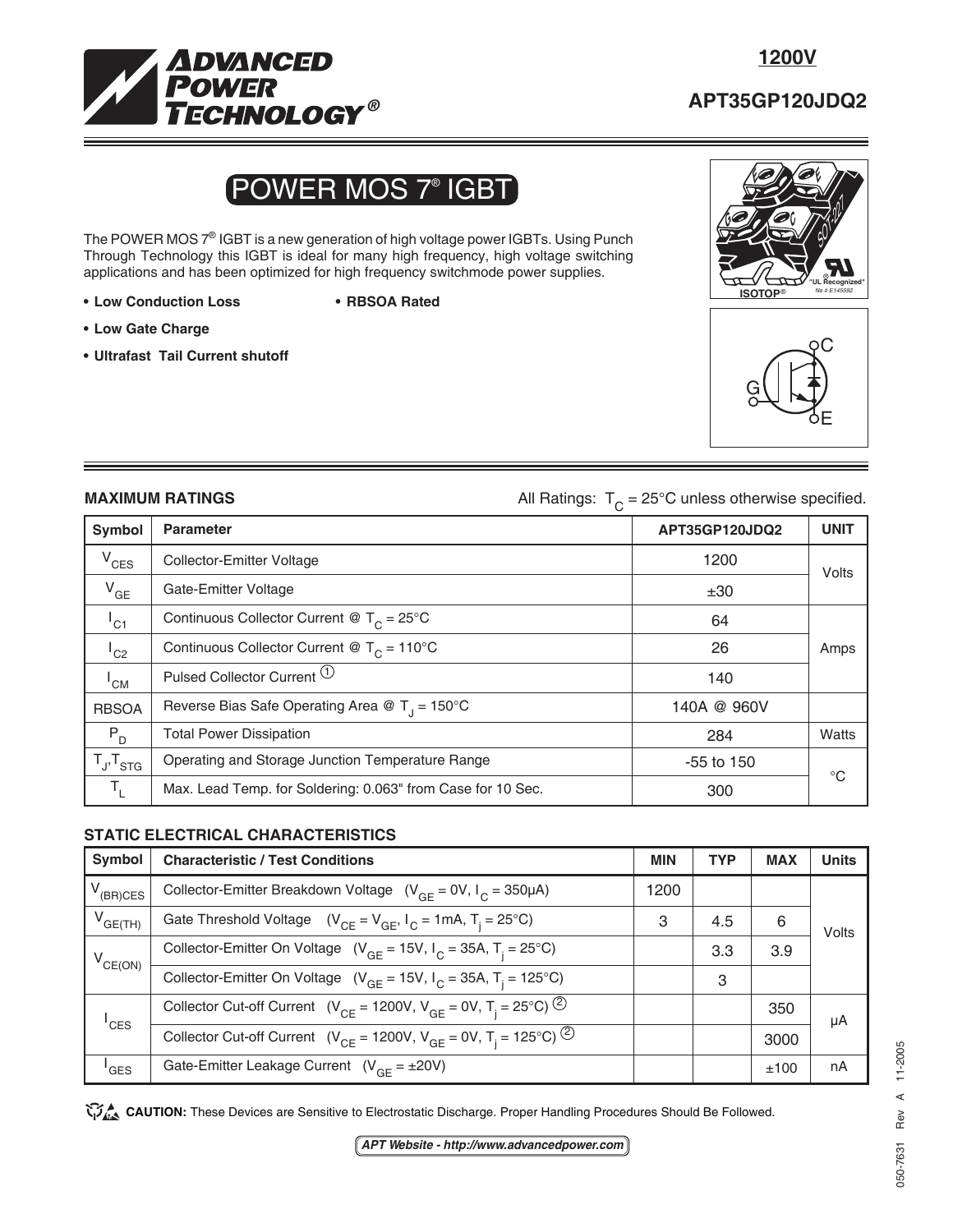#### **DYNAMIC CHARACTERISTICS APT35GP120JDQ2**

| <b>Symbol</b>                         | Characteristic                                    | <b>Test Conditions</b>                                                                                                  | <b>MIN</b> | <b>TYP</b> | <b>MAX</b> | <b>UNIT</b> |
|---------------------------------------|---------------------------------------------------|-------------------------------------------------------------------------------------------------------------------------|------------|------------|------------|-------------|
| $\overline{C}_{\rm ies}$              | Input Capacitance                                 | Capacitance                                                                                                             |            | 3240       |            |             |
| $\overline{C}_{\text{oes}}$           | <b>Output Capacitance</b>                         | $V_{GE} = 0V$ , $V_{CE} = 25V$                                                                                          |            | 250        |            | pF          |
| $\overline{C}_{\underline{res}}$      | Reverse Transfer Capacitance                      | $f = 1$ MHz                                                                                                             |            | 31         |            |             |
| $\mathrm{V}_{\underline{\text{GEP}}}$ | Gate-to-Emitter Plateau Voltage                   | Gate Charge                                                                                                             |            | 7.5        |            | $\vee$      |
| $\mathsf{Q}_{\mathsf{g}}$             | Total Gate Charge 3                               | $V_{GF} = 15V$                                                                                                          |            | 150        |            |             |
| $Q_{\underline{ge}}$                  | Gate-Emitter Charge                               | $V_{CF} = 600V$                                                                                                         |            | 21         |            | nC          |
| $Q_{\underline{gc}}$                  | Gate-Collector ("Miller") Charge                  | $I_C = 35A$                                                                                                             |            | 60         |            |             |
| <b>RBSOA</b>                          | Reverse Bias Safe Operating Area                  | $T_{\text{I}} = 150^{\circ} \text{C}, R_{\text{G}} = 4.3 \Omega, V_{\text{GE}} =$<br>15V, L = $100\mu H, V_{CE} = 960V$ | 140        |            |            | A           |
| $t_{d(0n)}$                           | Turn-on Delay Time                                | Inductive Switching (25°C)                                                                                              |            | 16         |            |             |
| $t_{r}$                               | <b>Current Rise Time</b>                          | $V_{\text{CC}}$ = 600V                                                                                                  |            | 20         |            | ns          |
| $t_{d(off)}$                          | <b>Turn-off Delay Time</b>                        | $V_{GE}$ = 15V                                                                                                          |            | 95         |            |             |
| $t_{f}$                               | <b>Current Fall Time</b>                          | $I_{C} = 35A$                                                                                                           |            | 40         |            |             |
| $E_{\underline{on1}}$                 | Turn-on Switching Energy 4                        | $R_G = 4.3\Omega$                                                                                                       |            | 750        |            |             |
| $E_{\underline{on2}}$                 | Turn-on Switching Energy (Diode) $^{\circledS}$   | $T_{1} = +25^{\circ}C$                                                                                                  |            | 1305       |            | μJ          |
| $E_{\underline{\text{off}}}$          | Turn-off Switching Energy <sup>(6)</sup>          |                                                                                                                         |            | 680        |            |             |
| $t_{d(0n)}$                           | Turn-on Delay Time                                | Inductive Switching (125°C)                                                                                             |            | 16         |            |             |
| $t_{r}$                               | <b>Current Rise Time</b>                          | $V_{CC}$ = 600V                                                                                                         |            | 20         |            | ns          |
| $t_{d(off)}$                          | Turn-off Delay Time                               | $V_{GE}$ = 15V                                                                                                          |            | 145        |            |             |
| $t_{f}$                               | <b>Current Fall Time</b>                          | $I_C = 35A$                                                                                                             |            | 75         |            |             |
| $E_{\underline{on1}}$                 | Turn-on Switching Energy 4                        | $R_G = 4.3\Omega$                                                                                                       |            | 750        |            |             |
| $E_{on2}$                             | Turn-on Switching Energy (Diode) <sup>5</sup>     | $T_{1} = +125^{\circ}C$                                                                                                 |            | 2130       |            | μJ          |
| $\mathsf{E}_{\mathsf{off}}$           | Turn-off Switching Energy <sup><sup>6</sup></sup> |                                                                                                                         |            | 1745       |            |             |

### **THERMAL AND MECHANICAL CHARACTERISTICS**

| <b>Symbol</b>  | <b>Characteristic</b>                                                                  | <b>MIN</b> | <b>TYP</b> | <b>MAX</b> | <b>UNIT</b>   |
|----------------|----------------------------------------------------------------------------------------|------------|------------|------------|---------------|
| $R_{\theta$ JC | Junction to Case (IGBT)                                                                |            |            | .44        | $\degree$ C/W |
| $R_{\theta$ JC | Junction to Case (DIODE)                                                               |            |            | 1.10       |               |
| $W_{+}$        | Package Weight                                                                         |            | 29.2       |            | gm            |
| Isolation      | RMS Voltage (50-60hHz Sinusoidal Wavefomr Ffrom Terminals to Mounting Base for 1 Min.) | 2500       |            |            | Volts         |

1 Repetitive Rating: Pulse width limited by maximum junction temperature.

2 For Combi devices, I<sub>ces</sub> includes both IGBT and FRED leakages

3 See MIL-STD-750 Method 3471.

 $\Phi$  E<sub>on1</sub> is the clamped inductive turn-on energy of the IGBT only, without the effect of a commutating diode reverse recovery current<br>adding to the IGBT turn-on loss. Tested in inductive switching test circuit shown in

5) E<sub>on2</sub> is the clamped inductive turn-on energy that includes a commutating diode reverse recovery current in the IGBT turn-on switching<br>loss. (See Figures 21, 22.)

6 E<sub>off</sub> is the clamped inductive turn-off energy measured in accordance with JEDEC standard JESD24-1. (See Figures 21, 23.)

**APT Reserves the right to change, without notice, the specifications and information contained h**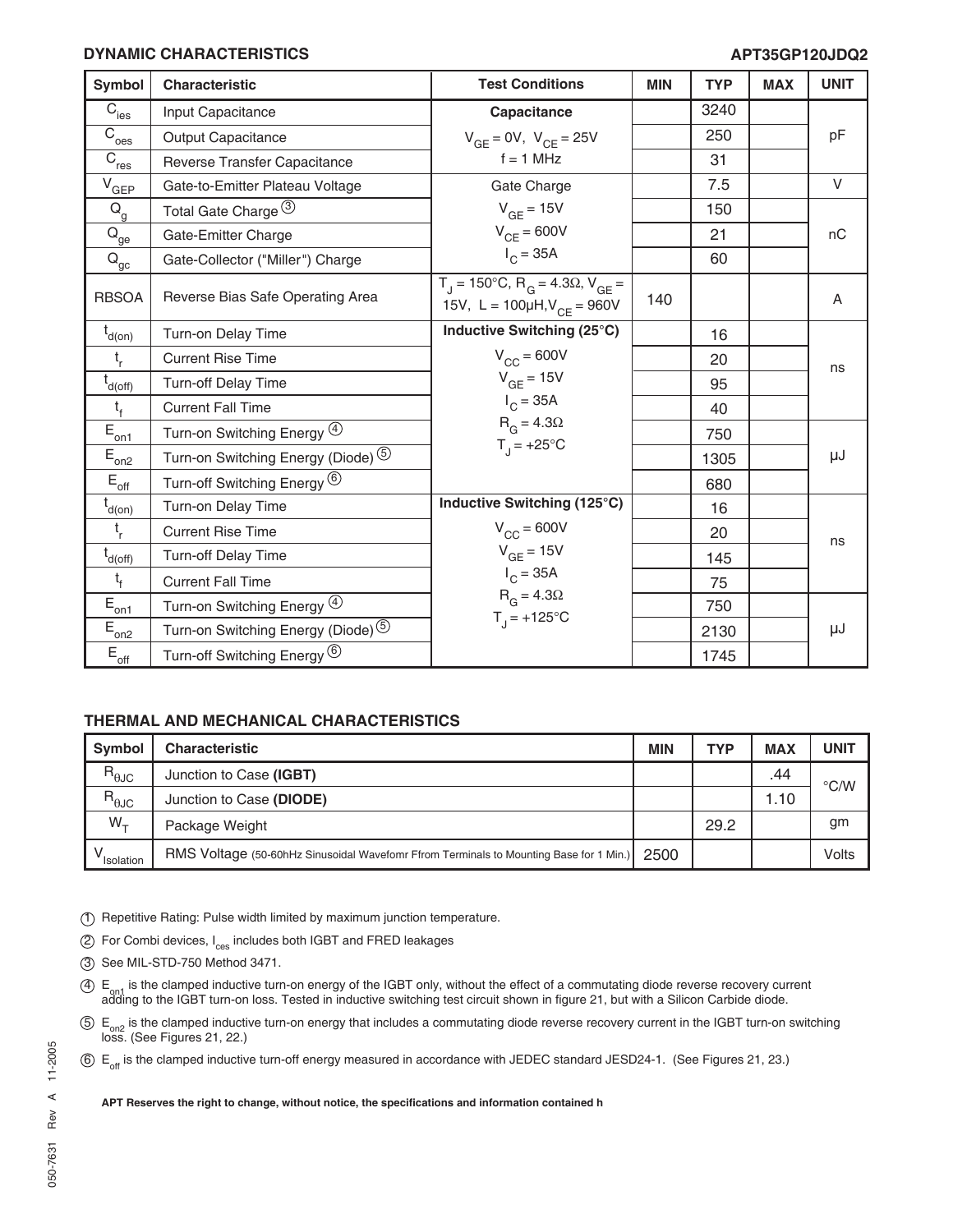



11-2005 050-7631 Rev A 11-2005  $\prec$ Rev 050-7631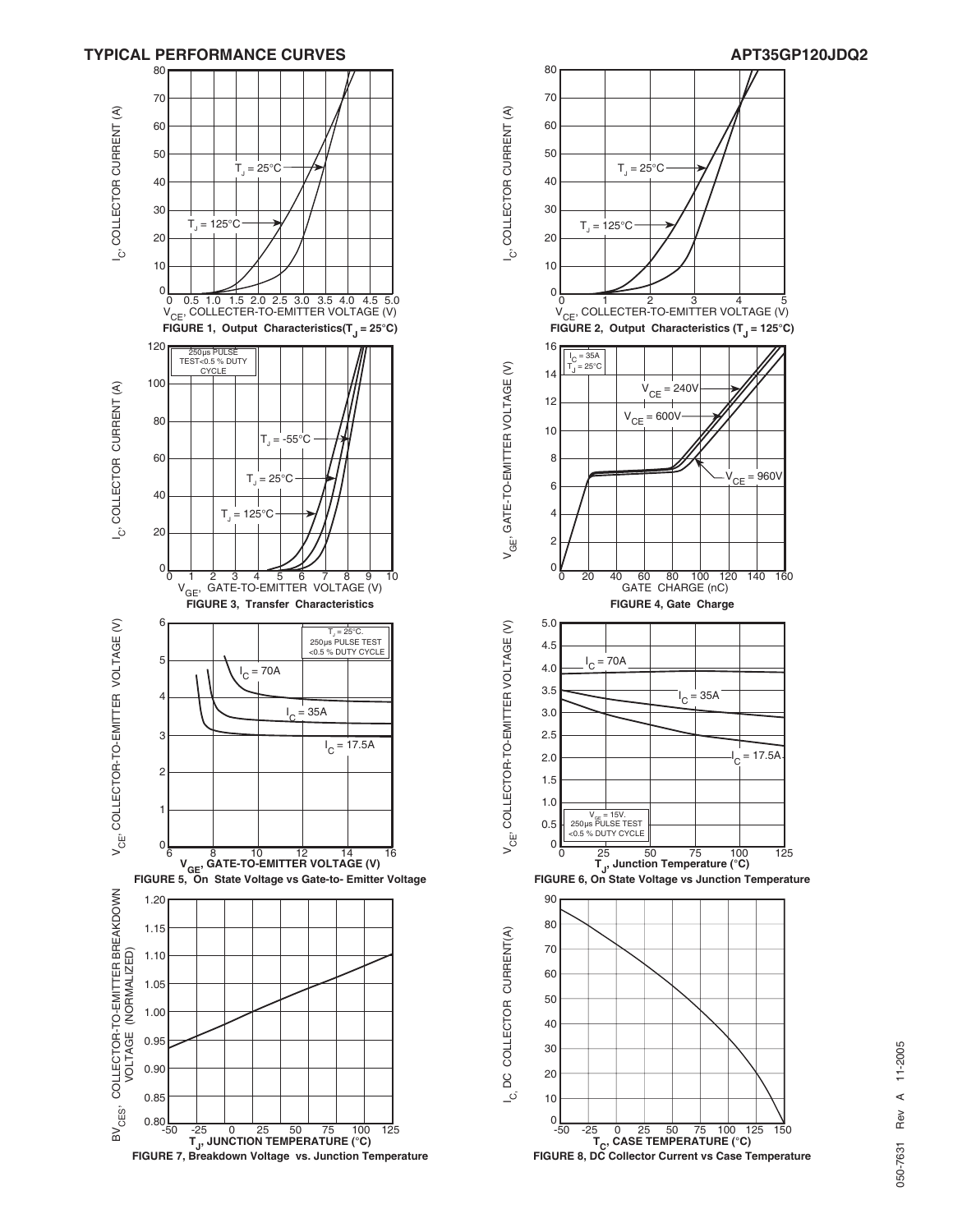







**FIGURE 16, Switching Energy Losses vs Junction Temperature**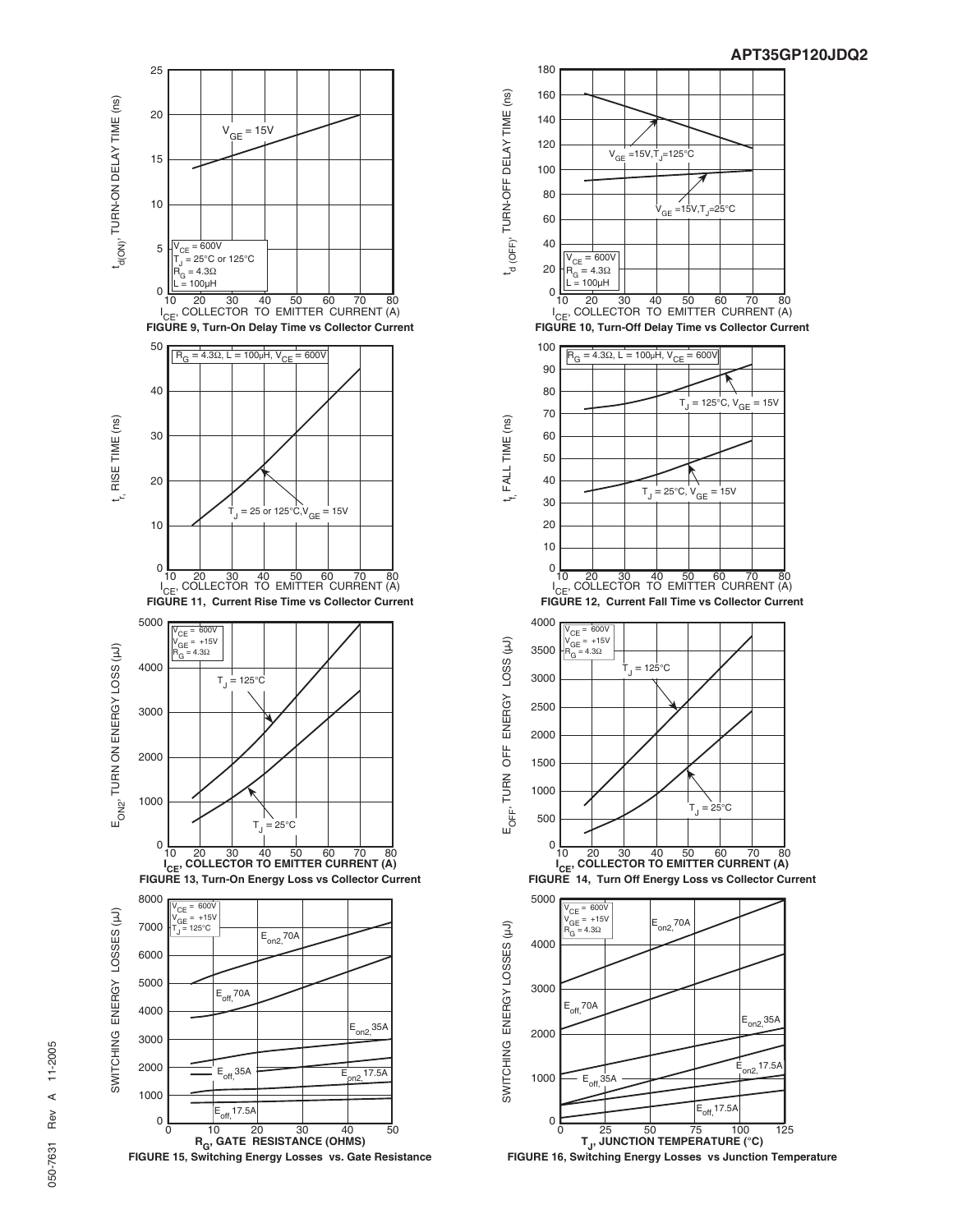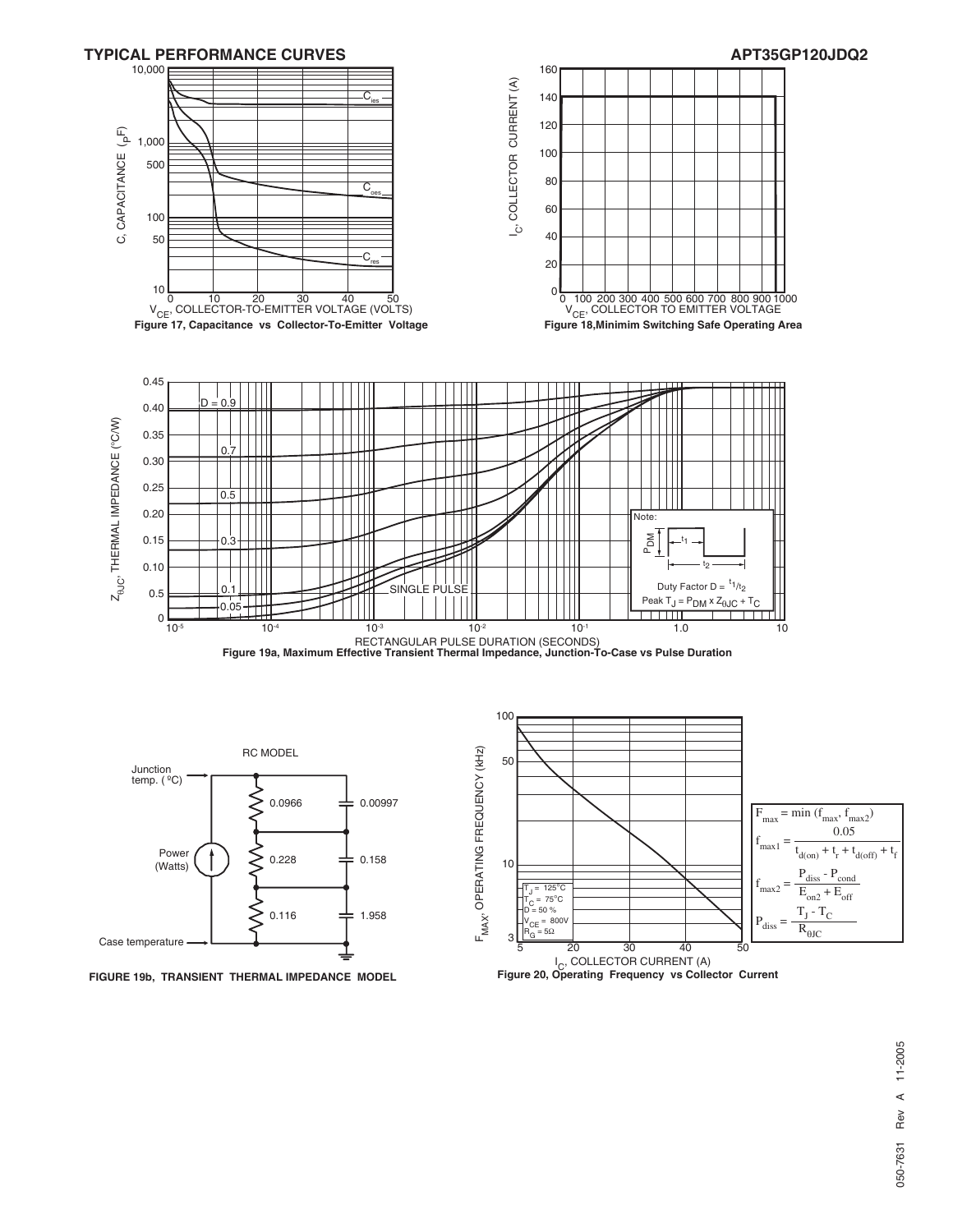

**Figure 21, Inductive Switching Test Circuit**



**Figure 22, Turn-on Switching Waveforms and Definitions**



**Figure 23, Turn-off Switching Waveforms and Definitions**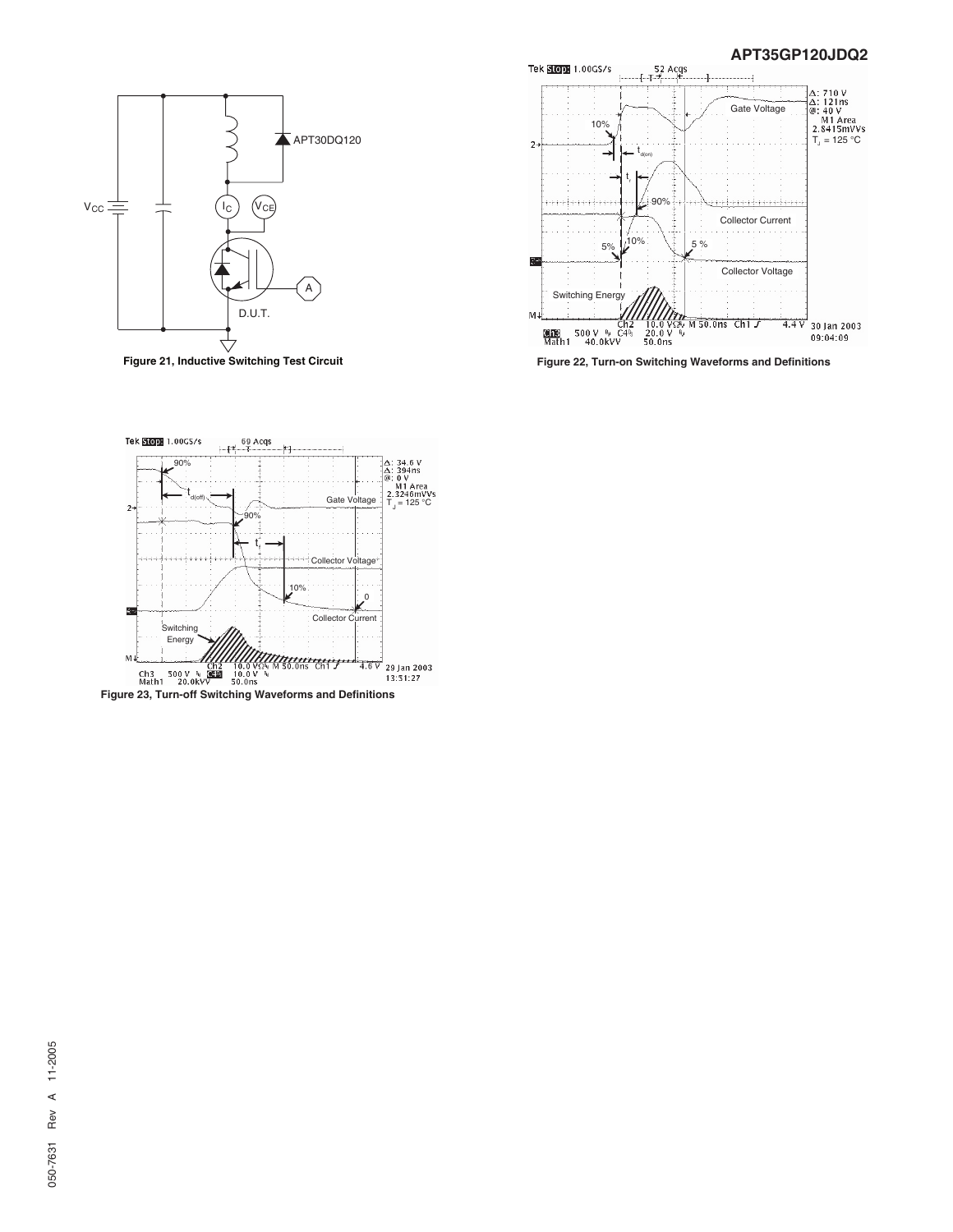## **ULTRAFAST SOFT RECOVERY ANTI-PARALLEL DIODE**

| MAXIMUM RATINGS |  |  |  |  |  |  |
|-----------------|--|--|--|--|--|--|
|-----------------|--|--|--|--|--|--|

All Ratings:  $T_C = 25^{\circ}$ C unless otherwise specified.

| Symbol     | <b>Characteristic / Test Conditions</b>                                   | APT35GP120JDQ2 |  | <b>UNIT</b> |
|------------|---------------------------------------------------------------------------|----------------|--|-------------|
| $I_E(AV)$  | Maximum Average Forward Current $(T_c = 89^{\circ}C,$ Duty Cycle = 0.5)   | 30             |  |             |
| $l_E(RMS)$ | RMS Forward Current (Square wave, 50% duty)                               | 39             |  | Amps        |
| 'FSM       | Non-Repetitive Forward Surge Current $(T_1 = 45^{\circ}C, 8.3 \text{ms})$ | 210            |  |             |

#### **STATIC ELECTRICAL CHARACTERISTICS**

| Symbol  | <b>Characteristic / Test Conditions</b> |                                      | <b>MIN</b> | <b>TYP</b> | <b>MAX</b> | <b>UNIT</b> |
|---------|-----------------------------------------|--------------------------------------|------------|------------|------------|-------------|
|         |                                         | $I = 35A$                            |            | 2.73       |            |             |
| $V_{E}$ | <b>Forward Voltage</b>                  | $I = 70A$                            |            | 3.41       |            | Volts       |
|         |                                         | $I_c = 35A$ , T <sub>1</sub> = 125°C |            | 1.93       |            |             |

#### **DYNAMIC CHARACTERISTICS**

| Symbol                     | <b>Characteristic</b>                                                                          | <b>Test Conditions</b>                                                               | <b>MIN</b> | <b>TYP</b> | <b>MAX</b> | <b>UNIT</b> |
|----------------------------|------------------------------------------------------------------------------------------------|--------------------------------------------------------------------------------------|------------|------------|------------|-------------|
| $t_{rr}$                   | Reverse Recovery Time $I_F = 1A$ , $di_F/dt = -100A/\mu s$ , $V_B = 30V$ , $T_A = 25^{\circ}C$ |                                                                                      |            | 25         |            |             |
| $t_{rr}$                   | Reverse Recovery Time                                                                          | $I_F = 30A$ , di <sub>r</sub> /dt = -200A/µs<br>$V_B = 800V$ , $T_C = 25^{\circ}C$   |            | 300        |            | ns          |
| $Q_{rr}$                   | Reverse Recovery Charge                                                                        |                                                                                      |            | 360        |            | nC          |
| 'RRM                       | Maximum Reverse Recovery Current                                                               |                                                                                      |            | 4          |            | Amps        |
| $t_{rr}$                   | <b>Reverse Recovery Time</b>                                                                   | $I_F = 30A$ , di <sub>F</sub> /dt = -200A/µs<br>$V_B = 800V$ , $T_C = 125^{\circ}C$  |            | 380        |            | ns          |
| $\mathsf{Q}_{\mathsf{rr}}$ | Reverse Recovery Charge                                                                        |                                                                                      |            | 1700       |            | nC          |
| 'RRM                       | Maximum Reverse Recovery Current                                                               |                                                                                      |            | 8          |            | Amps        |
| $t_{rr}$                   | Reverse Recovery Time                                                                          |                                                                                      |            | 160        |            | ns          |
| $Q_{rr}$                   | Reverse Recovery Charge                                                                        | $I_F = 30A$ , di <sub>F</sub> /dt = -1000A/µs<br>$V_B = 800V$ , $T_C = 125^{\circ}C$ |            | 2550       |            | nC          |
| 'RRM                       | Maximum Reverse Recovery Current                                                               |                                                                                      |            | 28         |            | Amps        |

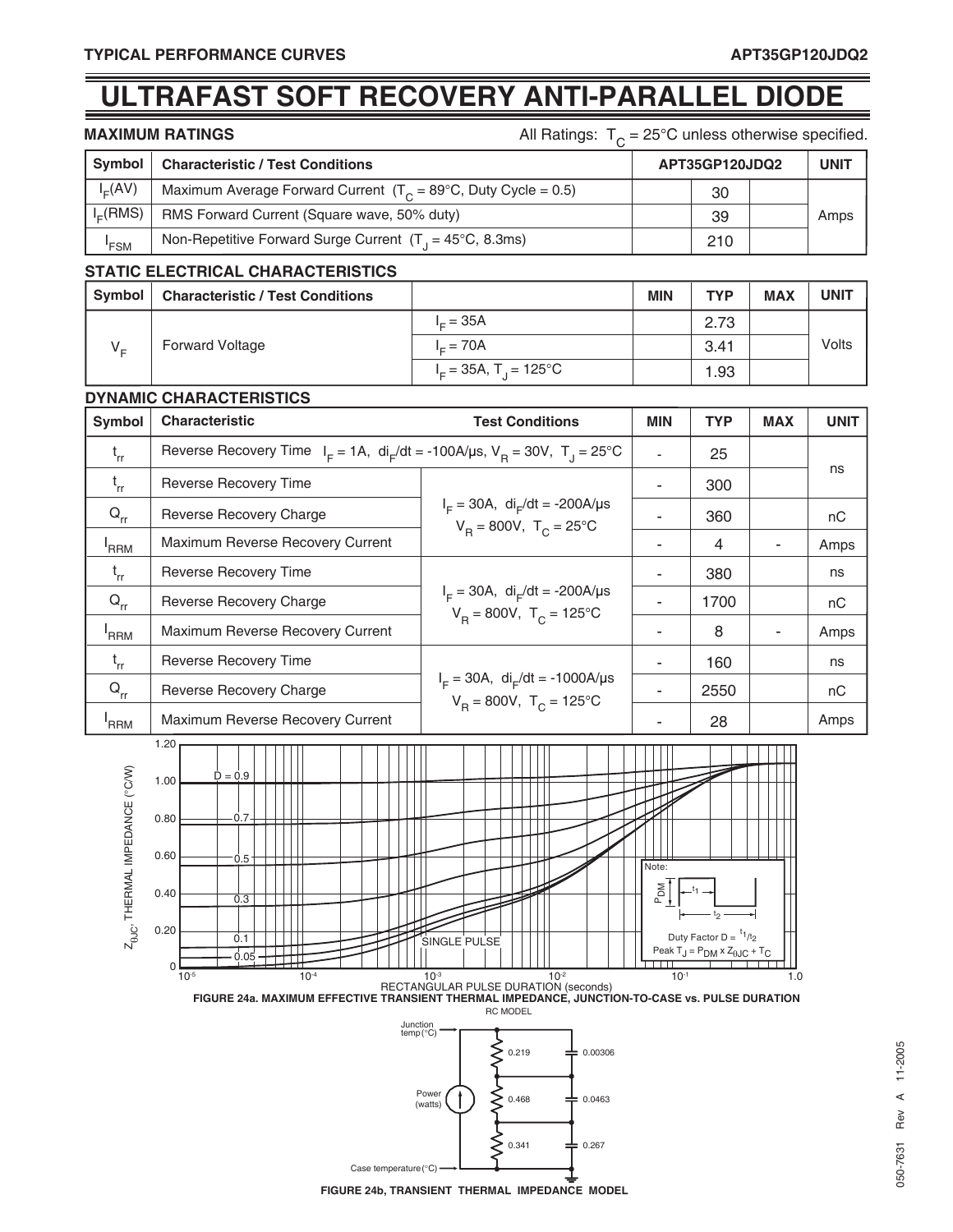





 $11 - 2005$ 050-7631 Rev A 11-2005  $\prec$ Rev 050-7631

**Figure 30. Maximum Average Forward Current vs. CaseTemperature**